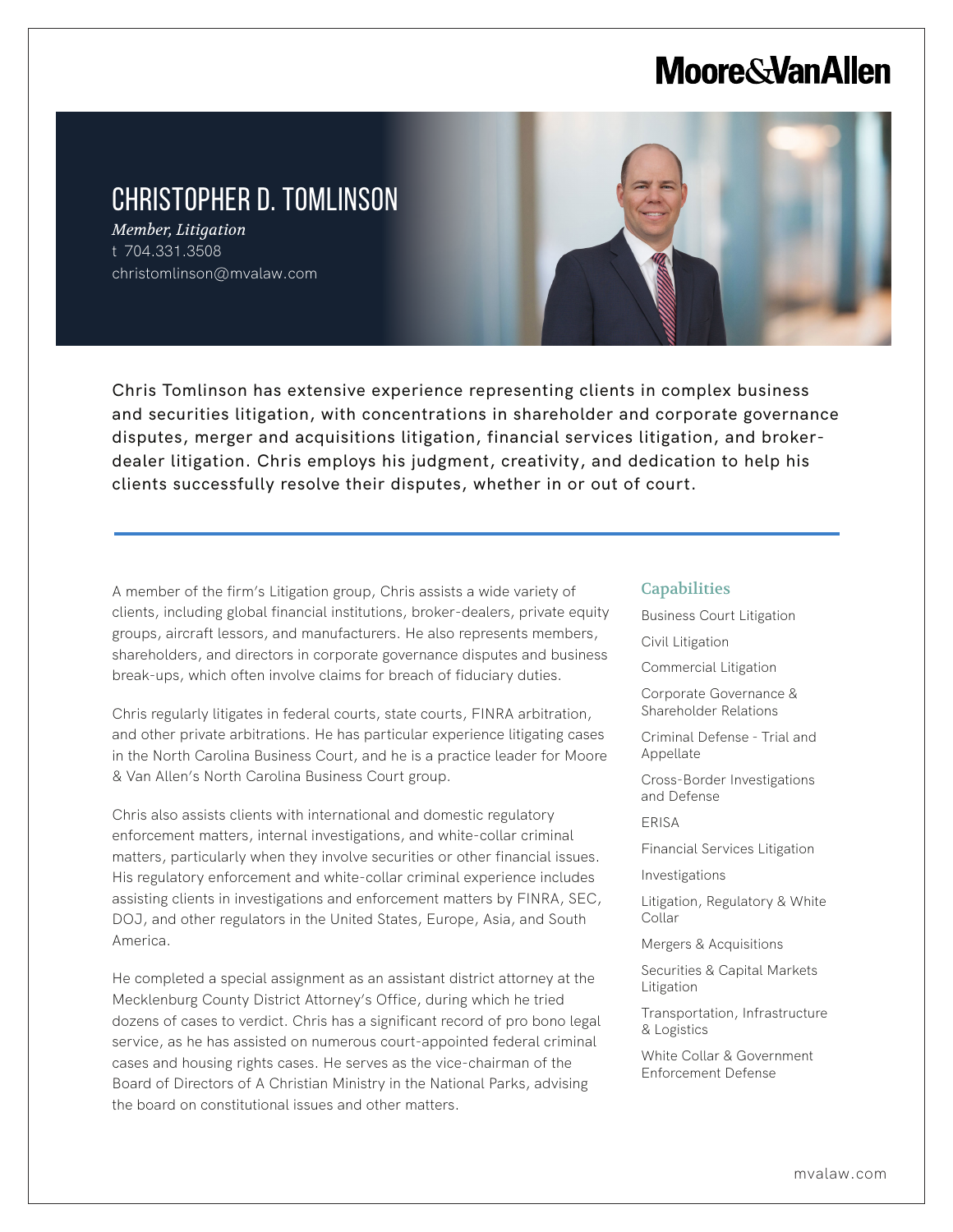# **Moore&VanAllen**

### Christopher D. Tomlinson

Prior to joining the firm, Chris clerked for the Honorable Sidney A. Fitzwater, Chief Judge of the U.S. District Court for the Northern District of Texas.

#### Notable

- *Best Lawyers in America,* Commercial Litigation, 2021-2022
- *Benchmark Litigation*'s "40 & Under Hot List," 2018-2021
- *Business North Carolina* Legal Elite "Young Guns," 2021
- *North Carolina Super Lawyers Rising Stars, Business Litigation, 2018*
- Serves as Vice-Chairman for the Board of Directors of A Christian Ministry in the National Parks, a national non-profit operating in over 30 national parks.
- Completed a special assignment as an Assistant District Attorney in the Mecklenburg County District Attorney's Office.
- Received Vanderbilt's Scholastic Excellence Awards in Professional Responsibility and Ethics in Multiparty Litigation.
- Author of *Changing the Rules of Establishment Clause Litigation: An Alternative to the Public Expression of Religion Act.* 6.1 Vand. L. Rev. 261 (Jan. 2008), which received the Myron Penn Laughlin Award.
- Vice-Chairman, Board of Directors of A Christian Ministry in the National Parks, a national non-profit operating in over 30 national parks

### Representative Experience

#### Financial Services Litigation

- Obtained a \$160 million damages award in favor of a major financial institution and a finding of no liability on \$354 million in counterclaims following a week-long arbitration hearing in a dispute over commercial loans and valuation of real estate collateral
- Represented a major financial institution in a New York litigation related to the repossession of a jet leased to a prominent and high net worth Brazilian businessman and Brazilian precatorios, including securing the dismissal of all claims asserted against the financial institution
- Achieved dismissal of all claims asserted against a major financial institution related to large Ponzi and check-kiting scheme

#### Education

J.D., Vanderbilt University, 2008; Notes Editor, Vanderbilt Law Review.

B.A., Furman University, 2003, magna cum laude; Phi Beta Kappa.

#### Admissions

U.S. Court of Appeals, Fifth Circuit 2019

U.S. District Court, Western District of Texas, 2018

U.S. Supreme Court, 2013

U.S. Court of Appeals, Fourth Circuit, 2012

U.S. District Court, Western District of North Carolina, 2010

U.S. District Court, Eastern District of North Carolina, 2010

U.S. District Court, Middle District of North Carolina, 2010

U.S. District Court, Northern District of Texas, 2009

North Carolina, 2008